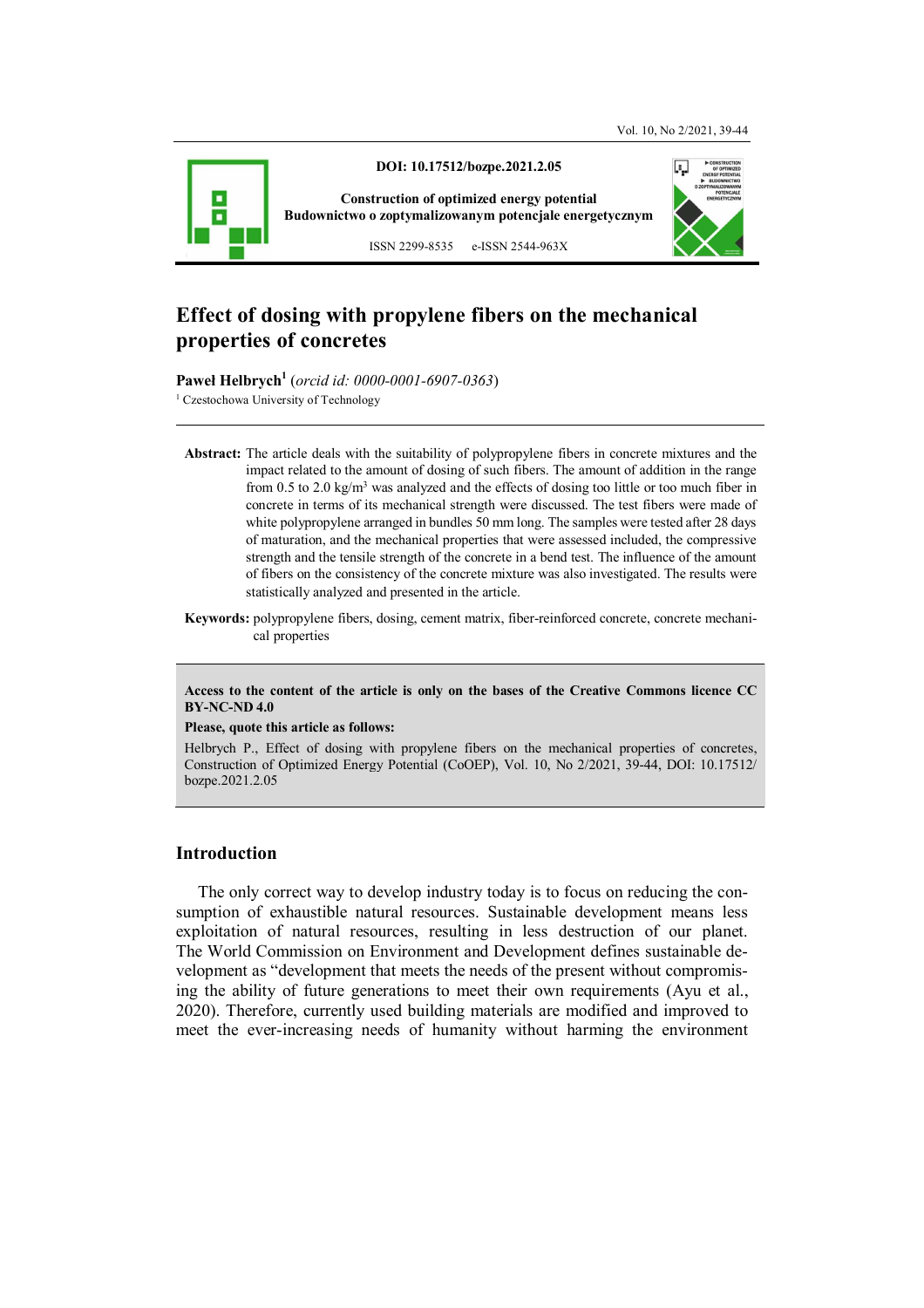(Garbalińska et al., 2017; Halbiniak, 2012). It is common knowledge that concrete is resistant to compression, but weak to tensile strength. It has a low fracture toughness (Kakooei et al., 2012; Shahnawaz et al., 2017). Synthetic, steel, glass or natural fibers are added to concrete in order to reduce cracks and increase the tensile strength. Each type of fiber, depending on the material from which it is made, has its own properties that modify the concrete in a specific way. Synthetic fibers limit macrocracks and microcracks. (Glinicki, 2010; Zych, 2010). Currently, they are the most frequently used fiber for concrete after steel fibers. The most commonly used material is polypropylene (Mardani-Aghabaglou, 2019). Polypropylene yarns are most often used for concrete intended for industrial floors, road and airport pavements or prefabricated thin-walled elements (Pietrzak & Ulewicz, 2018). The aim of the study was to determine the optimal amount of polypropylene fiber dosing in concrete and to identify the effects of dosing too little or too much fiber in concrete in the context of concrete mechanical strength.

### **1. Research methodology and materials**

Concrete was produced for testing, the components of which are widely used and easily available. The SK control mixture and 4 test series of concrete modified with the addition of polypropylene fibers with a length of 50 mm in various dosing amounts were designed. The concrete was designed using the analytical and experimental method, with the W/C ratio  $= 0.45$ . The ingredients used for the tested bars were: CEM II 32.5 R Portland cement, a mixture of 2-8 mm and 8-16 mm gravel aggregate, 0-2 mm fraction sand, BASF MasterEase 5051 superplasticizer in the amount of 2.5% of the cement mass. It was assumed that the class of concrete used for the tests should not be lower than C25 / 30, and the designed consistency was S3. All samples were made and tested in the Laboratory of the Faculty of Civil Engineering at the Czestochowa University of Technology. Table 1 presents the recipe of the concrete mix.

| Types of ingredients | Amount of ingredients per $1 \text{ m}^3$ of mixture, kg |     |     |     |                  |
|----------------------|----------------------------------------------------------|-----|-----|-----|------------------|
|                      | <b>SK</b>                                                | S1P | S2P | S3P | S <sub>4</sub> P |
| CEM I cement         | 372                                                      |     |     |     |                  |
| Water                | 168                                                      |     |     |     |                  |
| Sand $0-2$ mm        | 770                                                      |     |     |     |                  |
| Gravel 2-8 mm        | 428                                                      |     |     |     |                  |
| Gravel 8-16 mm       | 550                                                      |     |     |     |                  |
| Superplasticizer     | 9.3                                                      |     |     |     |                  |
| Polypropylene fibers | 0                                                        | 0.5 | 1.0 | 1.5 | 2.0              |
| W/C                  | 0.45                                                     |     |     |     |                  |
| Consistency class    | S <sub>3</sub>                                           |     |     |     |                  |

**Table 1.** Concrete mix recipe (*own research*)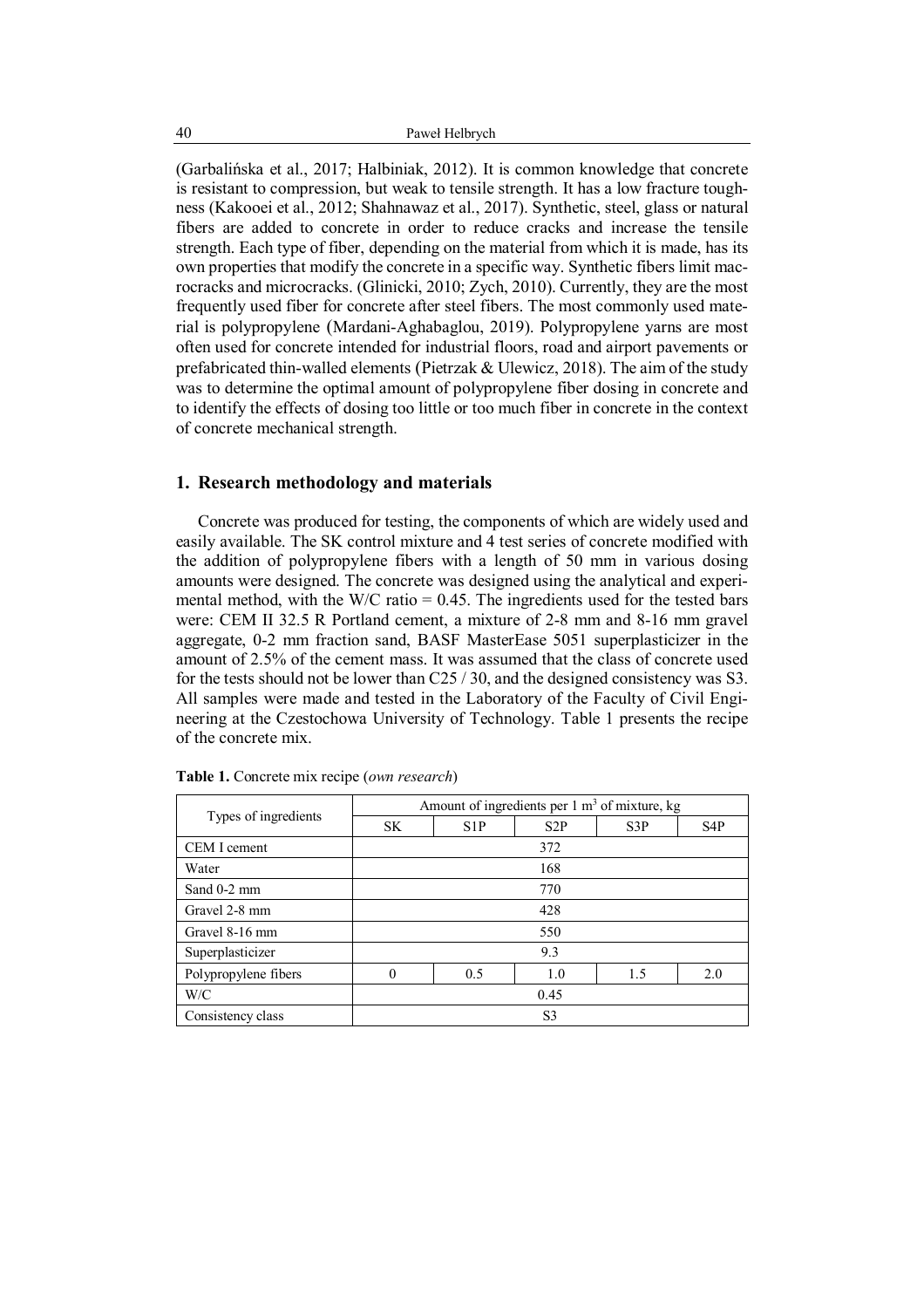The fibers used for the tests were in the form of a bundle, white in color, 50 mm long  $(\pm 1.5 \text{ mm})$ . Depending on the test series, the fibers were dosed in the amount of 0.5 to 2.0 kg/m<sup>3</sup>. The dosing of all components of the mixture was done by weight. The technique of dosing the fibers due to their quantity in relation to the control series was not changed. The fibers were dosed into the preformed concrete mix and then mixed again until the mixture was homogeneous. The times of mixing the concrete mix and the order of dosing of individual components for all series were the same. The concrete mix was laid in forms compliant with (PN-EN 12390- 1:2013-03) in two layers. Each layer was compacted. The samples were formed in accordance with the guidelines contained in the (PN-EN 12390-1:2013-03) standard. The samples were disassembled after 24 hours, then, until the tests, they were stored at the temperature of  $20\pm2\degree$ C and a relative air humidity of 100%. For all series of concrete, 3 cubic samples 150x150x150 mm, 12 samples 100x100 mm and 3 cuboidal samples 600x150x150 mm formed in accordance with (PN-EN 12390- 1:2013-03) standard were made. After 28 days from making the samples, compressive strength tests according to (PN-EN 12390-2: 2019-07), and the tensile strength of the concrete in the bending test – free-supported beam symmetrically loaded with one force according to (PN-EN 12390-3:2019-07) were carried out. A frost resistance test was also carried out using the direct method (PN-EN 12390-5:2019-08) for the resistance class F100. All tests were performed on a Toni Technik type 2030 testing machine in accordance with the requirements of (PN-EN 206+A1:2016-12) at the Faculty of Civil Engineering of the Czestochowa University of Technology.

## **2. Research results**

For each series, the consistency class was determined by the cone fall method according to (PN-EN 12350-2:2019-07). The results are presented in Table 2.

| Research series  | Cone fallout<br>mm | Consistency class |  |
|------------------|--------------------|-------------------|--|
| SK               | 135                | S <sub>3</sub>    |  |
| S1P              | 120                | S <sub>3</sub>    |  |
| S2P              | 105                | S <sub>3</sub>    |  |
| S3P              | 80                 | S <sub>2</sub>    |  |
| S <sub>4</sub> P | 40                 | S1/S2             |  |

**Table 2.** Determination of the consistency class by the cone fall method according to (PN-EN 12350-2:2019-07) (*own research*)

The highest drop of the cone was recorded for the control series (SK), while the lowest for the S4P series with the highest content of polypropylene fibers  $(2 \text{ kg/m}^3)$ . As more polypropylene fibers were added, the consistency class changed from the initial S3 to the S1/S2 class.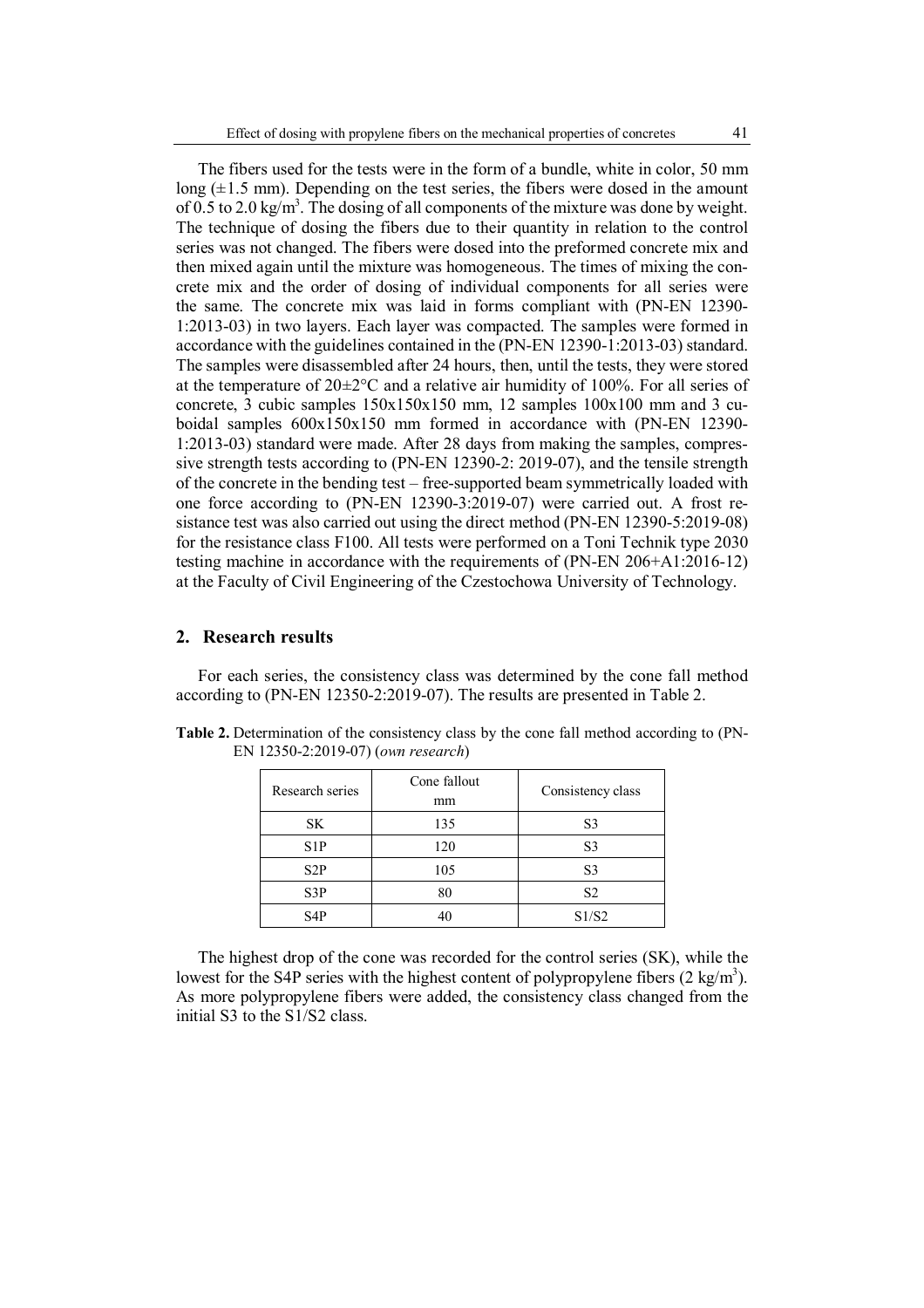The results of the compressive strength tests after 28 days of maturation are shown in Figure 1.



**Fig. 1.** Compressive strength results according to PN-EN 12390-3 of concretes of all series (*own research*)

The average compressive strength of the control concrete (SK), determined after 28 days, was  $f_{cm} = 31.20 \text{ MPa}$ , for the series of concretes with the addition of polypropylene dispersed reinforcement with a length of 50 mm, it was: for the series with the addition of 0.5 kg/m<sup>3</sup> (S1P) –  $f_{cm}$  = 32.40 MPa, the series with addition of 1.0 kg/m<sup>3</sup> (S2P) – f<sub>cm</sub> = 32.86 MPa, the series with addition of 1.5 kg/m<sup>3</sup> (S3P) –  $f_{cm}$  = 32.78 MPa, the series with addition of 2.0 kg/m<sup>3</sup> (S4P) –  $f_{cm}$  = 31.80 MPa.

The results of the concrete tensile tests in the bending test – a beam symmetrically loaded with one force according to PN-EN 12390-5 after 28 days of maturation are shown in Figure 2. The average tensile strength in the bending test of concrete (SK), determined after 28 days was  $f_{ct} = 3.8$  MPa, for the series of concretes with the addition of polypropylene dispersed reinforcement with a length of 50 mm it was: for the series with the addition of 0.5 kg/m<sup>3</sup> (S1P) –  $f_{ct} = 4.2$  MPa, the series with the addition of 1.0 kg/m<sup>3</sup> (S2P) –  $f_{ct} = 4.8$  MPa, the additive series 1.5 kg/m<sup>3</sup> (S3P)  $- f_{ct} = 4.5 \text{ MPa}$ , and the additive series 2.0 kg/m<sup>3</sup> (S4P)  $- f_{ct} = 4.1 \text{ MPa}$ .

The result of the frost resistance tests using the direct method according to PN-88 / B06250 for the F100 resistance class is shown in Figure 3. The test result is positive when the average decrease in compressive strength does not exceed 20% for a given test series, and at the same time the average weight loss after the freezing and defrosting cycles does not exceeds 5%, in addition, none of the samples will be scratched or cracked. Each of the tested samples did not exceed a 20% decrease in compressive strength. The control series (SK) had the largest mean decrease, while the S2P series had the smallest. All lots with the addition of polypropylene fibers had a lower decrease in compressive strength after 100 cycles of freeze-thaw than the control series. Only in the case of the S4P series, cracks and scratches on the samples were noted. In all series, the weight loss did not exceed 5%.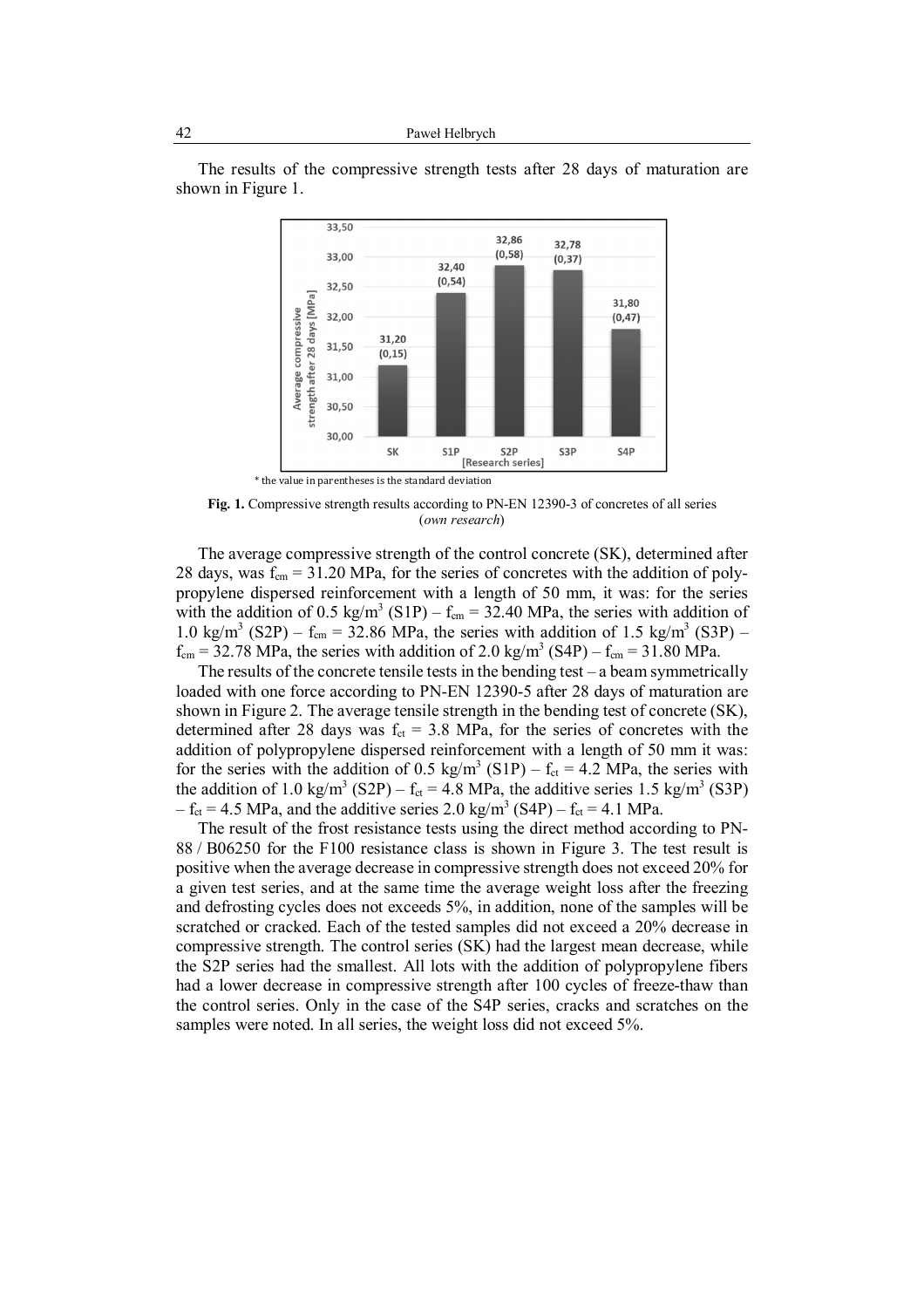

\*the value in parentheses is the standard deviation

**Fig. 2.** Concrete tensile strength results in a bending test – a freely supported beam symmetrically loaded with one force according to PN-EN 12390-5 (*own research*)



Fig. 3. A decrease in the average compressive strength of concretes in each series after the frost resistance test (*own research*)

# **Conclusions**

The addition of fibers is important both for the properties of the fresh mix and for the concrete. Based on the observations, it can be concluded that the consistency and plasticity of the concrete mix changes with the increase in the amount of added fibrous additive. Adding too much polypropylene fibers with a length of 50 mm adversely affects the consistency and flatness of the concrete mix. In addition, too much polypropylene fibrous additives have a negative effect on the mechanical properties of concrete, such as compressive and bending strength or frost resistance. The research showed that the series with the addition of 2  $\text{kg/m}^3$  of polypropylene